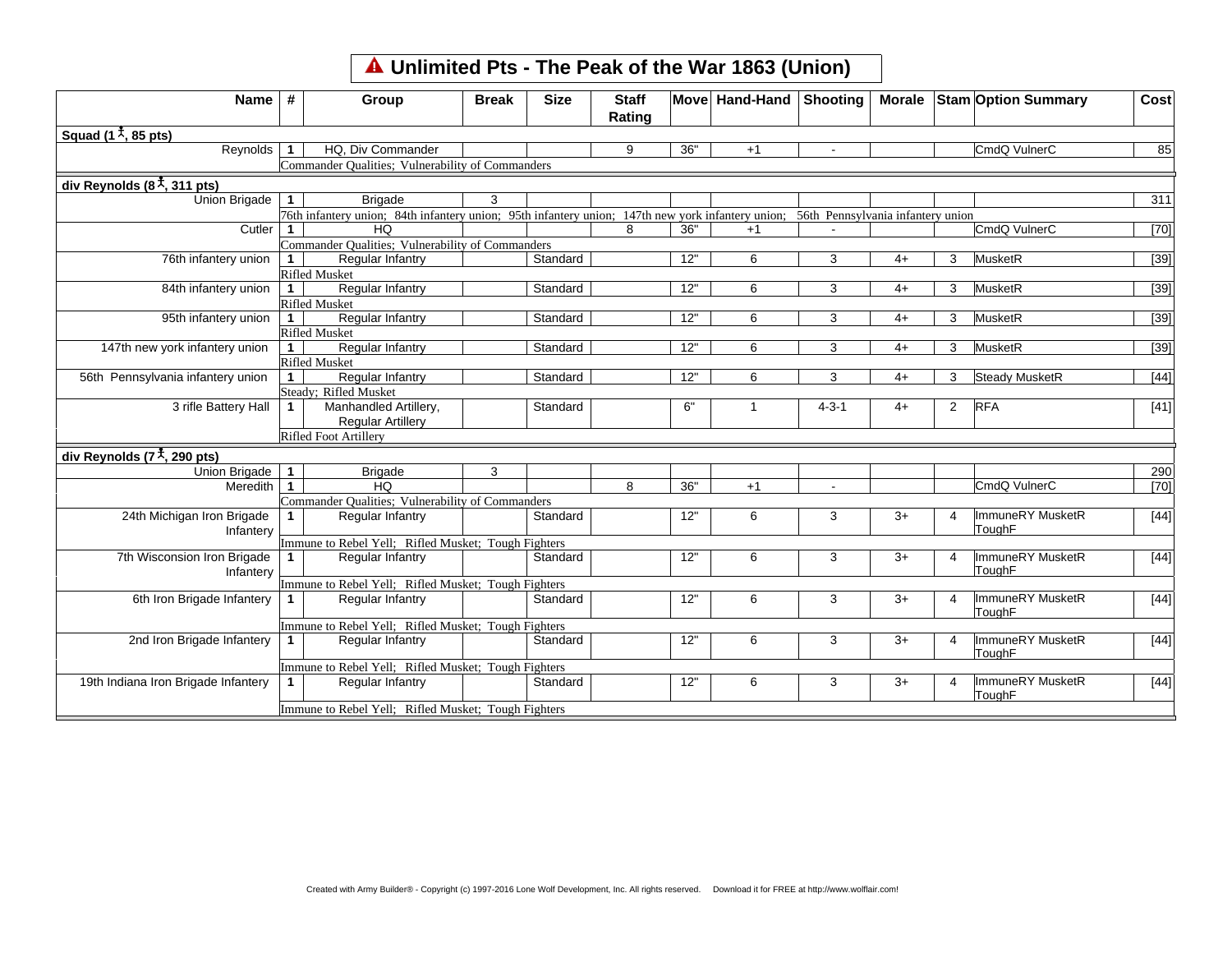| Name                                                         | #            | Group                                                                                             | <b>Break</b>   | <b>Size</b> | <b>Staff</b> |     | Move Hand-Hand Shooting |             |      |   | Morale Stam Option Summary | Cost               |
|--------------------------------------------------------------|--------------|---------------------------------------------------------------------------------------------------|----------------|-------------|--------------|-----|-------------------------|-------------|------|---|----------------------------|--------------------|
|                                                              |              |                                                                                                   |                |             | Rating       |     |                         |             |      |   |                            |                    |
| Squad (6 $\frac{1}{\lambda}$ , 226 pts)                      |              |                                                                                                   |                |             |              |     |                         |             |      |   |                            |                    |
| Div Rowley                                                   | 1            | <b>Brigade</b>                                                                                    | $\overline{2}$ |             |              |     |                         |             |      |   |                            | 226                |
|                                                              |              | 151st Pennsylvania union; 121st Pennsylvania union; 142nd Pennsylvania union; 80th New York union |                |             |              |     |                         |             |      |   |                            |                    |
| <b>Biddle</b>                                                |              | HQ                                                                                                |                |             | R            | 36" | $+1$                    |             |      |   | CmdQ VulnerC               | $[70]$             |
|                                                              |              | Commander Qualities; Vulnerability of Commanders                                                  |                |             |              |     |                         |             |      |   |                            |                    |
| 151st Pennsylvania union                                     |              | Regular Infantry                                                                                  |                | Standard    |              | 12" | 6                       | 3           | $4+$ | 3 | MusketR                    | $[39]$             |
|                                                              |              | <b>Rifled Musket</b>                                                                              |                |             |              |     |                         |             |      |   |                            |                    |
| 121st Pennsylvania union                                     | $\mathbf{1}$ | Regular Infantry                                                                                  |                | Standard    |              | 12" | 6                       | 3           | $4+$ | 3 | MusketR                    | $[39]$             |
|                                                              |              | <b>Rifled Musket</b>                                                                              |                |             |              |     |                         |             |      |   |                            |                    |
| 142nd Pennsylvania union                                     | $\mathbf{1}$ | <b>Regular Infantry</b>                                                                           |                | Standard    |              | 12" | 6                       | 3           | $4+$ | 3 | MusketR                    | $[39]$             |
|                                                              |              | <b>Rifled Musket</b>                                                                              |                |             |              |     |                         |             |      |   |                            |                    |
| 80th New York union                                          | $\mathbf{1}$ | Regular Infantry                                                                                  |                | Standard    |              | 12" | 6                       | 3           | $4+$ | 3 | MusketR                    | $[39]$             |
|                                                              |              | <b>Rifled Musket</b>                                                                              |                |             |              |     |                         |             |      |   |                            |                    |
| Div Rowley (6 <sup><math>\frac{4}{3}</math></sup> , 228 pts) |              |                                                                                                   |                |             |              |     |                         |             |      |   |                            |                    |
| Union Brigade                                                | $\mathbf{1}$ | <b>Brigade</b>                                                                                    | 2              |             |              |     |                         |             |      |   |                            | 228                |
|                                                              |              | 149th Pennsylvania union; 150th Pennsylvania union; 143rd Pennsylvania union                      |                |             |              |     |                         |             |      |   |                            |                    |
| Dana Brigade                                                 |              | HQ                                                                                                |                |             | R            | 36" | $+1$                    |             |      |   | CmdQ VulnerC               | $[70]$             |
|                                                              |              | Commander Qualities; Vulnerability of Commanders                                                  |                |             |              |     |                         |             |      |   |                            |                    |
| 149th Pennsylvania union                                     | $\mathbf 1$  | Regular Infantry                                                                                  |                | Standard    |              | 12" | 6                       | 3           | $4+$ | 3 | MusketR                    | $[39]$             |
|                                                              |              | <b>Rifled Musket</b>                                                                              |                |             |              |     |                         |             |      |   |                            |                    |
| 150th Pennsylvania union                                     | $\mathbf 1$  | Regular Infantry                                                                                  |                | Standard    |              | 12" | 6                       | 3           | $4+$ | 3 | MusketR                    | $[39]$             |
|                                                              |              | <b>Rifled Musket</b>                                                                              |                |             |              |     |                         |             |      |   |                            |                    |
| 143rd Pennsylvania union                                     | $\mathbf{1}$ | Regular Infantry                                                                                  |                | Standard    |              | 12" | 6                       | 3           | $4+$ | 3 | MusketR                    | $[39]$             |
|                                                              |              | <b>Rifled Musket</b>                                                                              |                |             |              |     |                         |             |      |   |                            |                    |
| 1st NY rifle Battery 3" (6)                                  |              | Manhandled Artillery,                                                                             |                | Standard    |              | 6"  |                         | $4 - 3 - 1$ | $4+$ | 2 | <b>RFA</b>                 | $[41]$             |
|                                                              |              | <b>Regular Artillery</b>                                                                          |                |             |              |     |                         |             |      |   |                            |                    |
|                                                              |              | Rifled Foot Artillery                                                                             |                |             |              |     |                         |             |      |   |                            |                    |
|                                                              |              |                                                                                                   |                |             |              |     |                         |             |      |   |                            | Total Cost:   1140 |

| <b>Option Footnotes</b> |                                                                                              |  |  |  |  |
|-------------------------|----------------------------------------------------------------------------------------------|--|--|--|--|
|                         | <b>Special Rules</b>                                                                         |  |  |  |  |
| Commander Qualities     | $\bullet$ Roll D6:                                                                           |  |  |  |  |
|                         | 1-2: Agression                                                                               |  |  |  |  |
|                         | 3-4: Decisiveness                                                                            |  |  |  |  |
|                         | 5-6: Independance                                                                            |  |  |  |  |
|                         | $\bullet$ Roll a further D6:                                                                 |  |  |  |  |
|                         | $1-3$ : Low                                                                                  |  |  |  |  |
|                         | 4-6: High                                                                                    |  |  |  |  |
|                         | • Compare result:                                                                            |  |  |  |  |
|                         | High Agression: +1 if all units in commander's division charge, -1 all other orders          |  |  |  |  |
|                         | Low Agression: -1 order if moving towards enemy, $+1$ all other orders                       |  |  |  |  |
|                         | High Decisiveness: Re-roll one additional failed order, if this fails then automatic Blunder |  |  |  |  |
|                         | Low Decisiveness: Any order that would allow three moves must be re-rolled                   |  |  |  |  |
|                         | High Independence: Must give orders before other commanders or suffers -1 penalty            |  |  |  |  |
|                         | Low Independence: Must give orders after other commanders or suffers -1 penalty              |  |  |  |  |
|                         | $(p94 \text{ rulebook})$                                                                     |  |  |  |  |
| Immune to Rebel Yell    | $(p102 \text{ GHz})$                                                                         |  |  |  |  |
| Steady                  | • Passes first Break test taken                                                              |  |  |  |  |
|                         | $(p91$ rulebook)                                                                             |  |  |  |  |
| Tough Fighters          | · Re-roll failed hand-to-hand combat attack                                                  |  |  |  |  |
|                         | $(p92 \text{ rulebook})$                                                                     |  |  |  |  |